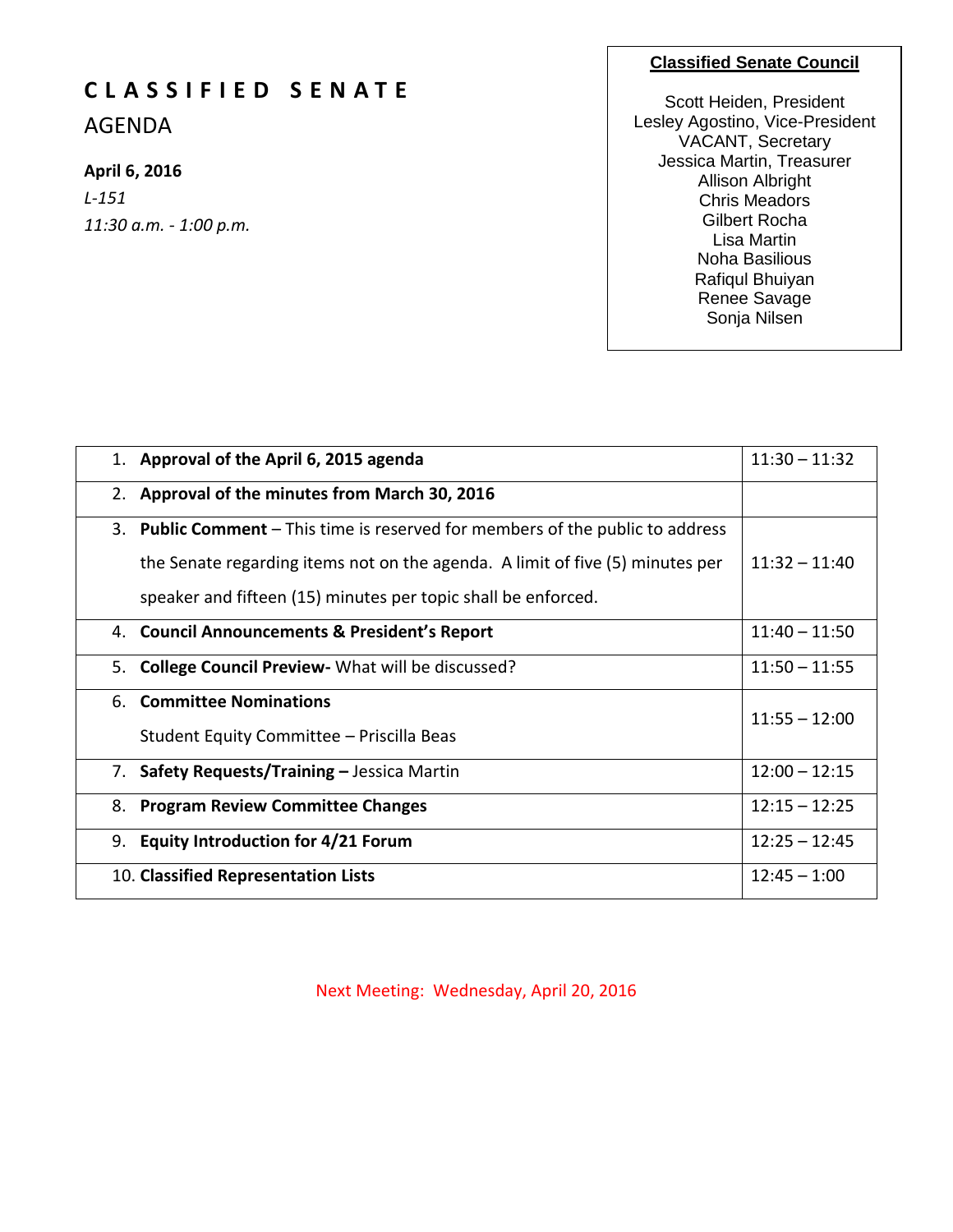

- **Present: Scott Heiden, Jessica Martin, Sonja Nilsen, Gilbert Rocha, Renee Savage\*, Lesley Agostino, Chris Meadors, Lisa Martin, Noha Basilious\*, Allison Albright**
- **Absent: Rafiqul Bhuiyan, Gilbert Rocha**
- **Guests: Priscilla Beas, Marisa Greenberg, Chief Ed Carney, Tish Young, Jane Kincaid, Sandra Parsons**

#### **Heiden called the meeting to order at 11:32 a.m.**

*\*Savage and Basilious arrived after all voting*

- **1. Approval of the March 30, 2016 Agenda:** Agostino moved item #5 to 12:30 p.m. **It was MSC, with no objections and by all present to approve the agenda as amended.**
- **2. Approval of March 16, 2016 minutes:**

Minor changes/clarifications made.

**It was MSC, with no objections and by all present to approve the minutes as amended.** 

### **3. Public Comment –**

- Heiden introduced Police Chief Ed Carney and welcomed him to DVC. Chief Carney gave a brief employment history and provided his cell phone number for the senate. He encourages open communication and looks forward to working with all employees of the district.
- Priscilla Beas requested a clarification on the minutes from March 2 regarding some of the language regarding EEOP. Heiden noted that requested changes can be seen in the minutes for the DGC.

### **4. Council Announcements & President's Report –**

- Meadors commented on the accident in the quad yesterday. Heiden and Agostino noted that the event was sanctioned and clarified that the company was quickly on scene and is working with DVC.
- Agostino announced that Heiden and Marisa Greenberg will participating in the Interim President hiring committee.
- Heiden reported out that Keith Parsons is no longer able to serve on the Program Review Committee (PRC) and is hoping for some volunteers to serve. Heiden noted that there was some miscommunication with management about the availability of time needed for proper review of the PRC materials and is working with President Garcia to ensure a smoother process in the future.

### **5. Committee Appointments –** None

Beas requested to be placed back on the Student Equity Committee (returning from maternity leave) to replace Rudolf Rose. Heiden will work with Garcia and report back at the next meeting.

### **6. Joint Senate Meeting – Topics of Discussion**

Agostino announced that the Academic Senate and the Classified Senate are planning a joint meeting during the spring semester and are looking for suggestions for possible topics of discussion.